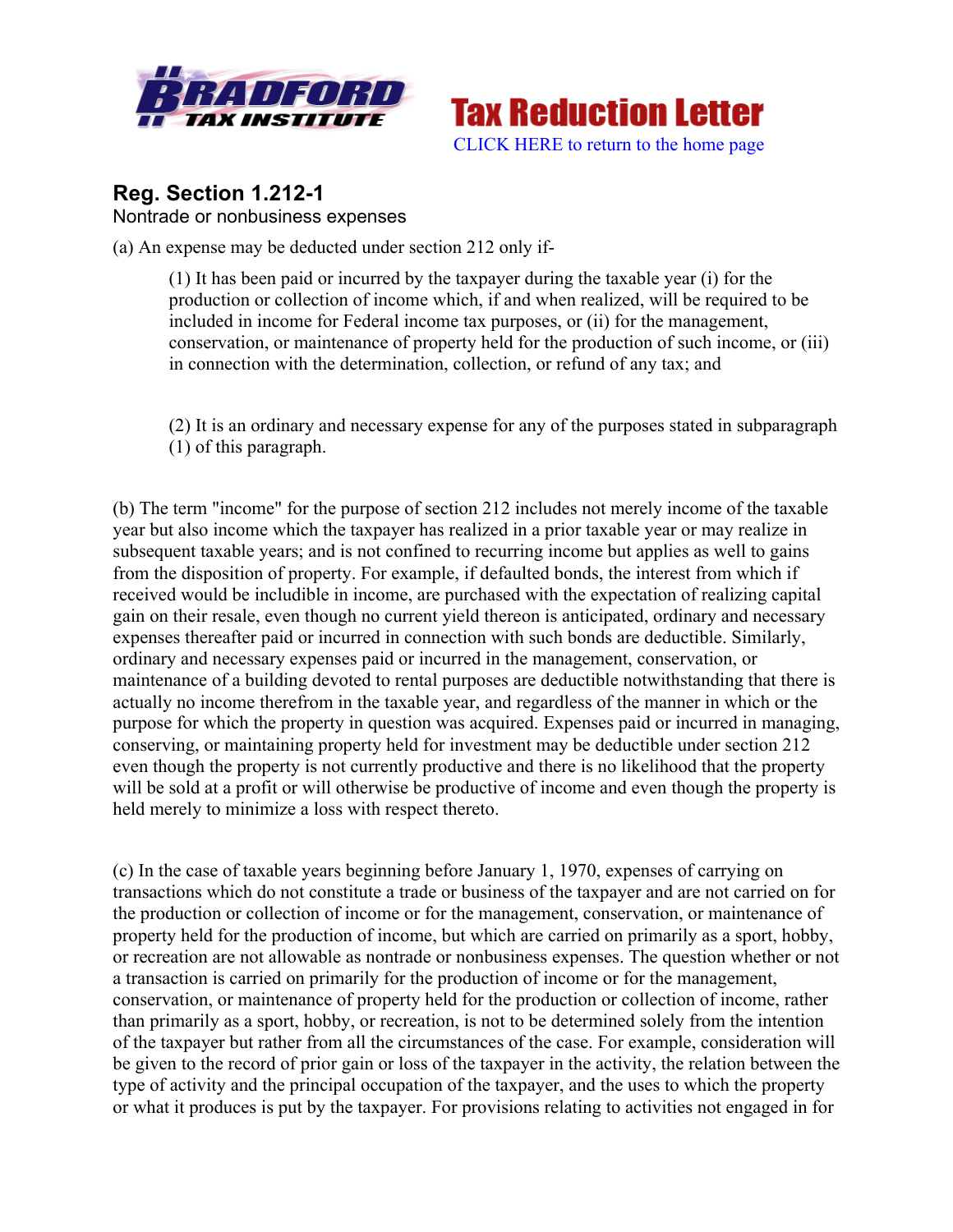profit applicable to taxable years beginning after December 31, 1969, see section 183 and the regulations thereunder.

(d) Expenses, to be deductible under section 212, must be "ordinary and necessary". Thus, such expenses must be reasonable in amount and must bear a reasonable and proximate relation to the production or collection of taxable income or to the management, conservation, or maintenance of property held for the production of income.

(e) A deduction under section 212 is subject to the restrictions and limitations in part IX (section 261 and following), subchapter B, chapter 1 of the Code, relating to items not deductible. Thus, no deduction is allowable under section 212 for any amount allocable to the production or collection of one or more classes of income which are not includible in gross income, or for any amount allocable to the management, conservation, or maintenance of property held for the production of income which is not included in gross income. See section 265. Nor does section 212 allow the deduction of any expenses which are disallowed by any of the provisions of subtitle A of the Code, even though such expenses may be paid or incurred for one of the purposes specified in section 212.

(f) Among expenditures not allowable as deductions under section 212 are the following: Commuter's expenses; expenses of taking special courses or training; expenses for improving personal appearance; the cost of rental of a safe-deposit box for storing jewelry and other personal effects; expenses such as those paid or incurred in seeking employment or in placing oneself in a position to begin rendering personal services for compensation, campaign expenses of a candidate for public office, bar examination fees and other expenses paid or incurred in securing admission to the bar, and corresponding fees and expenses paid or incurred by physicians, dentists, accountants, and other taxpayers for securing the right to practice their respective professions. See, however, section 162 and the regulations thereunder.

(g) Fees for services of investment counsel, custodial fees, clerical help, office rent, and similar expenses paid or incurred by a taxpayer in connection with investments held by him are deductible under section 212 only if (1) they are paid or incurred by the taxpayer for the production or collection of income or for the management, conservation, or maintenance of investments held by him for the production of income; and (2) they are ordinary and necessary under all the circumstances, having regard of the type of investment and to the relation of the taxpayer to such investment.

(h) Ordinary and necessary expenses paid or incurred in connection with the management, conservation, or maintenance of property held for use as a residence by the taxpayer are not deductible. However, ordinary and necessary expenses paid or incurred in connection with the management, conservation, or maintenance of property held by the taxpayer as rental property are deductible even though such property was formerly held by the taxpayer for use as a home.

(i) Reasonable amounts paid or incurred by the fiduciary of an estate or trust on account of administration expenses, including fiduciaries' fees and expenses of litigation, which are ordinary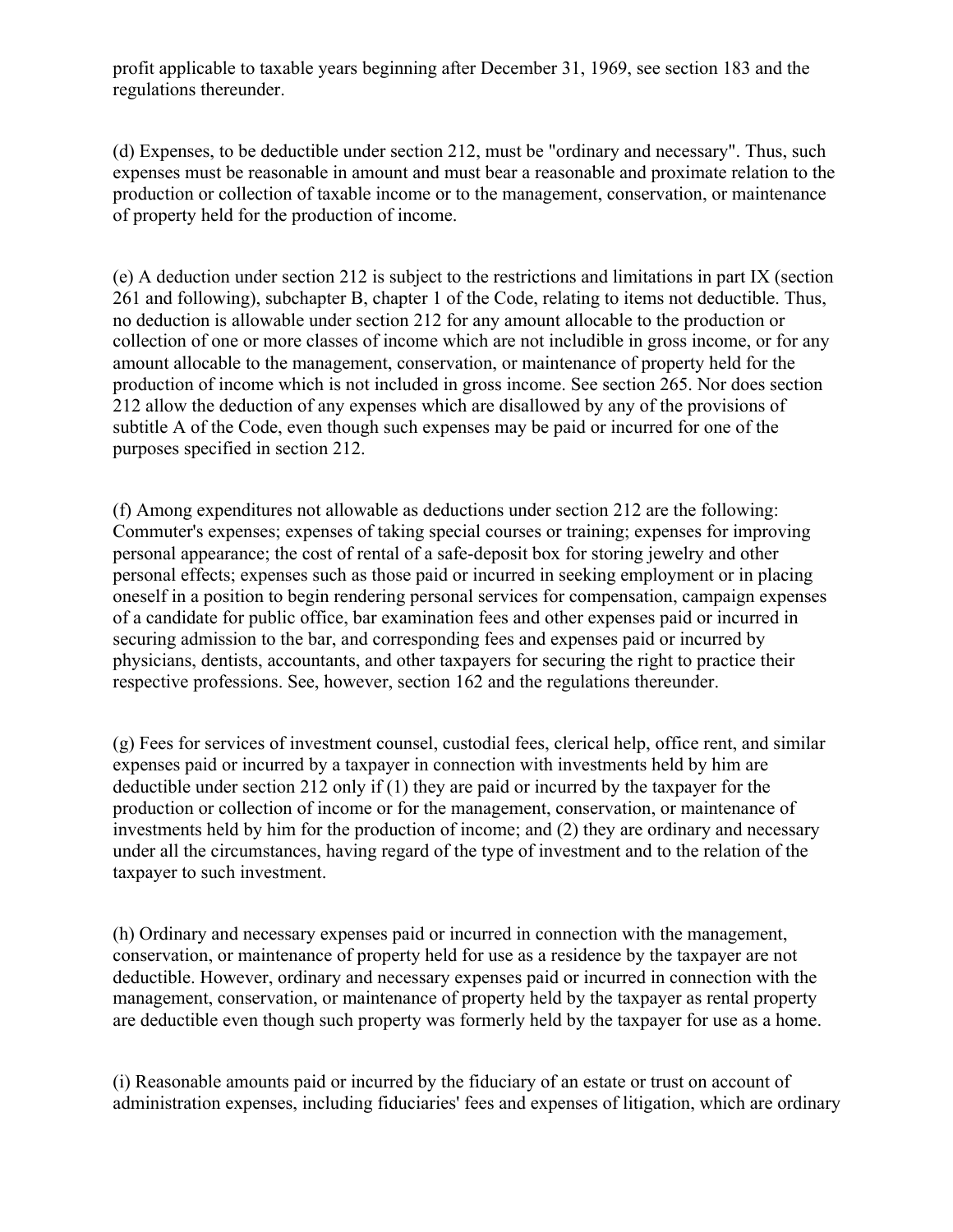and necessary in connection with the performance of the duties of administration are deductible under section 212, notwithstanding that the estate or trust is not engaged in a trade or business, except to the extent that such expenses are allocable to the production or collection of taxexempt income. But see section 642(g) and the regulations thereunder for disallowance of such deductions to an estate where such items are allowed as a deduction under section 2053 or 2054 in computing the net estate subject to the estate tax.

(j) Reasonable amounts paid or incurred for the services of a guardian or committee for a ward or minor, and other expenses of guardians and committees which are ordinary and necessary, in connection with the production or collection of income inuring to the ward or minor, or in connection with the management, conservation, or maintenance of property, held for the production of income, belonging to the ward or minor, are deductible.

(k) Expenses paid or incurred in defending or perfecting title to property, in recovering property (other than investment property and amounts of income which, if and when recovered, must be included in gross income), or in developing or improving property, constitute a part of the cost of the property and are not deductible expenses. Attorneys' fees paid in a suit to quiet title to lands are not deductible; but if the suit is also to collect accrued rents thereon, that portion of such fees is deductible which is properly allocable to the services rendered in collecting such rents. Expenses paid or incurred in protecting or asserting one's right to property of a decedent as heir or legatee, or as beneficiary under a testamentary trust, are not deductible.

(l) Expenses paid or incurred by an individual in connection with the determination, collection, or refund of any tax, whether the taxing authority be Federal, State, or municipal, and whether the tax be income, estate, gift, property, or any other tax, are deductible. Thus, expenses paid or incurred by a taxpayer for tax counsel or expenses paid or incurred in connection with the preparation of his tax returns or in connection with any proceedings involved in determining the extent of his tax liability or in contesting his tax liability are deductible.

(m) An expense (not otherwise deductible) paid or incurred by an individual in determining or contesting a liability asserted against him does not become deductible by reason of the fact that property held by him for the production of income may be required to be used or sold for the purpose of satisfying such liability.

(n) Capital expenditures are not allowable as nontrade or nonbusiness expenses. The deduction of an item otherwise allowable under section 212 will not be disallowed simply because the taxpayer was entitled under subtitle A of the Code to treat such item as a capital expenditure, rather than to deduct it as an expense. For example, see section 266. Where, however, the item may properly be treated only as a capital expenditure or where it was properly so treated under an option granted in subtitle A of the Code, no deduction is allowable under section 212; and this is true regardless of whether any basis adjustment is allowed under any other provision of the Code.